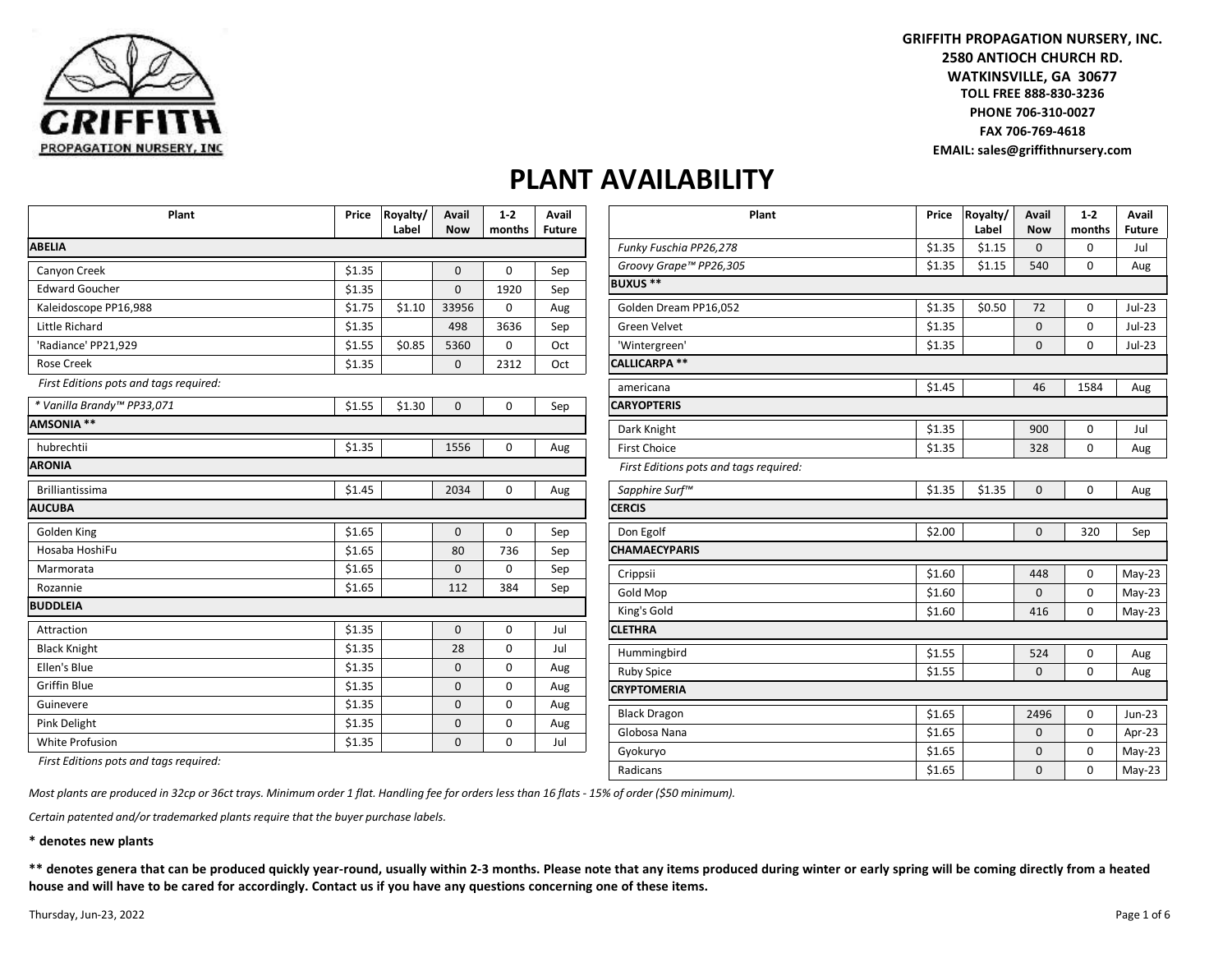| Plant                                                               | Price  | Royalty/<br>Label | Avail<br><b>Now</b> | $1-2$<br>months | Avail<br><b>Future</b> |
|---------------------------------------------------------------------|--------|-------------------|---------------------|-----------------|------------------------|
| First Editions pots and tags required:                              |        |                   |                     |                 |                        |
| Chapel View™                                                        | \$1.65 | \$1.15            | 0                   | $\mathbf 0$     | Mar-23                 |
| <b>CUPRESSOCYPARIS</b>                                              |        |                   |                     |                 |                        |
| leylandii                                                           | \$1.65 |                   | 0                   | 0               | $May-23$               |
| Murray x                                                            | \$1.65 |                   | 0                   | 0               | Mar-23                 |
| <b>DISTYLIUM</b>                                                    |        |                   |                     |                 |                        |
| First Editions pots and tags required:                              |        |                   |                     |                 |                        |
| Cinnamon Girl™ PP27,631                                             | \$1.60 | \$1.20            | 0                   | 28476           | Oct                    |
| Coppertone™ PP25,304                                                | \$1.60 | \$1.20            | 0                   | 2652            | Oct                    |
| Linebacker™ PP25,984                                                | \$1.60 | \$1.20            | 0                   | 0               | $Jan-23$               |
| Swing Low™ PP29,779                                                 | \$1.60 | \$1.20            | 0                   | 5076            | $Jan-23$               |
| Vintage Jade PP23,128                                               | \$1.60 | \$1.20            | 7290                | 21096           | Dec                    |
| Requires GCC license agreement for purchase (avail. thru Griffith): |        |                   |                     |                 |                        |
| Blue Cascade™ PP24,409 (3G)                                         | \$1.60 | \$1.30            | 14148               | 7056            | Sep                    |
| Blue Cascade™ PP24,409 (5G+)                                        | \$1.60 | \$1.55            | 14148               | 7056            | Sep                    |
| Blue Cascade™ PP24,409 (8in)                                        | \$1.60 | \$1.05            | 14148               | 7056            | Sep                    |
| Emerald Heights™ PP24,410 (3G)                                      | \$1.60 | \$1.30            | 468                 | 2196            | Nov                    |
| Emerald Heights™ PP24,410 (5G+)                                     | \$1.60 | \$1.55            | 468                 | 2196            | Nov                    |
| Emerald Heights™ PP24,410 (8in)                                     | \$1.60 | \$1.05            | 468                 | 2196            | Nov                    |
| Southern Living <sup>®</sup> pots and tags required:                |        |                   |                     |                 |                        |
| * Cast In Bronze™ PPIP (1G)                                         | \$1.60 | \$0.95            | 0                   | 1524            | Sep                    |
| * Cast In Bronze™ PPIP (3G)                                         | \$1.60 | \$1.25            | 0                   | 1524            | Sep                    |
| * Jewel Box™ PPIP (1G)                                              | \$1.60 | \$0.95            | 0                   | 0               | Oct                    |
| * Jewel Box™ PPIP (3G)                                              | \$1.60 | \$1.25            | 0                   | 0               | Oct                    |
| <b>FOTHERGILLA</b>                                                  |        |                   |                     |                 |                        |
| Mt. Airy                                                            | \$1.65 |                   | $\Omega$            | 1668            | Aug                    |
| GARDENIA **                                                         |        |                   |                     |                 |                        |
| <b>Chuck Hayes</b>                                                  | \$1.35 |                   | 2310                | $\Omega$        | Aug                    |
| Frostproof                                                          | \$1.35 |                   | 0                   | 0               | Sep                    |
| Radicans                                                            | \$1.35 |                   | 576                 | 0               | Aug                    |
| First Editions pots and tags required:                              |        |                   |                     |                 |                        |
| Double Mint PP23,507                                                | \$1.40 | \$1.10            | 564                 | 0               | Sep                    |
| Sweet Star™ PP29,448                                                | \$1.40 | \$1.10            | 0                   | 0               | Sep                    |
| Sweet Tea™ PP27,258                                                 | \$1.40 | \$1.10            | 0                   | 0               | Sep                    |
|                                                                     |        |                   |                     |                 |                        |

| Plant                                                               | Price  | Royalty/ | Avail      | 1-2      | Avail         |
|---------------------------------------------------------------------|--------|----------|------------|----------|---------------|
|                                                                     |        | Label    | <b>Now</b> | months   | <b>Future</b> |
| Requires GCC license agreement for purchase (avail. thru Griffith): |        |          |            |          |               |
| Heaven Scent™ PP19,988 (3G)                                         | \$1.40 | \$1.30   | 396        | 0        | Aug           |
| Heaven Scent™ PP19,988 (5G+)                                        | \$1.40 | \$1.55   | 396        | 0        | Aug           |
| Heaven Scent™ PP19,988 (8in)                                        | \$1.40 | \$1.05   | 396        | 0        | Aug           |
| Swan Maiden® PPAF (3G)                                              | \$1.40 | \$1.30   | 520        | 0        | Sep           |
| Swan Maiden® PPAF (5G+)                                             | \$1.40 | \$1.55   | 520        | 0        | Sep           |
| Swan Maiden® PPAF (8in)                                             | \$1.40 | \$1.05   | 520        | 0        | Sep           |
| Swan Princess® PPAF (3G)                                            | \$1.40 | \$1.30   | 1120       | 0        | Sep           |
| Swan Princess® PPAF (5G+)                                           | \$1.40 | \$1.55   | 1120       | 0        | Sep           |
| Swan Princess® PPAF (8in)                                           | \$1.40 | \$1.05   | 1120       | 0        | Sep           |
| Swan Queen® PPAF (3G)                                               | \$1.40 | \$1.30   | 524        | 0        | Sep           |
| Swan Queen® PPAF (5G+)                                              | \$1.40 | \$1.55   | 524        | 0        | Sep           |
| Swan Queen® PPAF (8in)                                              | \$1.40 | \$1.05   | 524        | 0        | Sep           |
| Southern Living <sup>®</sup> pots and tags required:                |        |          |            |          |               |
| * Diamond Spire™ PPAF (1G)                                          | \$1.40 | \$0.95   | 810        | 0        | Sep           |
| * Diamond Spire™ PPAF (3G)                                          | \$1.40 | \$1.25   | 810        | 0        | Sep           |
| Jubilation™ Gardenia PP21,983 (1G)                                  | \$1.40 | \$0.95   | 3568       | 0        | Aug           |
| Jubilation™ Gardenia PP21,983 (3G)                                  | \$1.40 | \$1.25   | 3568       | $\Omega$ | Aug           |
| ScentAmazing™ PPAF (1G)                                             | \$1.40 | \$0.95   | 0          | $\Omega$ | Sep           |
| ScentAmazing™ PPAF (3G)                                             | \$1.40 | \$1.25   | 0          | 0        | Sep           |
| HIBISCUS                                                            |        |          |            |          |               |
| Lady Baltimore                                                      | \$1.65 |          | $\Omega$   | $\Omega$ | Aug           |
| Lord Baltimore                                                      | \$1.65 |          | 992        | 0        | Aug           |
| HYDRANGEA                                                           |        |          |            |          |               |
| Froggie™ PPAF                                                       | \$1.60 | \$0.70   | 2240       | 0        | Aug           |
| Golden Penny <sup>™</sup> PPAF                                      | \$1.60 | \$0.75   | 1504       | 0        | Aug           |
| * Limelight                                                         | \$1.60 |          | 7984       | 0        | Sep           |
| Meritt's Supreme                                                    | \$1.60 |          | 0          | 0        | Aug           |
| Nikko Blue                                                          | \$1.60 |          | 176        | 5600     | Aug           |
| Penny Mac                                                           | \$1.60 |          | 0          | 12       | Aug           |
| Phantom                                                             | \$1.60 |          | 0          | 0        | Aug           |
| * Rock-n-Roll™ PPAF                                                 | \$1.45 | \$0.85   | 9632       | 512      | Aug           |
| Silver Dollar                                                       | \$1.60 |          | 732        | 0        | Aug           |
| 'Zorro' PP18.255                                                    | \$1.60 | \$0.50   | 300        | 0        | Aug           |

*First Editions pots and tags required:*

*Most plants are produced in 32cp or 36ct trays. Minimum order 1 flat. Handling fee for orders less than 16 flats - 15% of order (\$50 minimum).*

*Certain patented and/or trademarked plants require that the buyer purchase labels.*

#### **\* denotes new plants**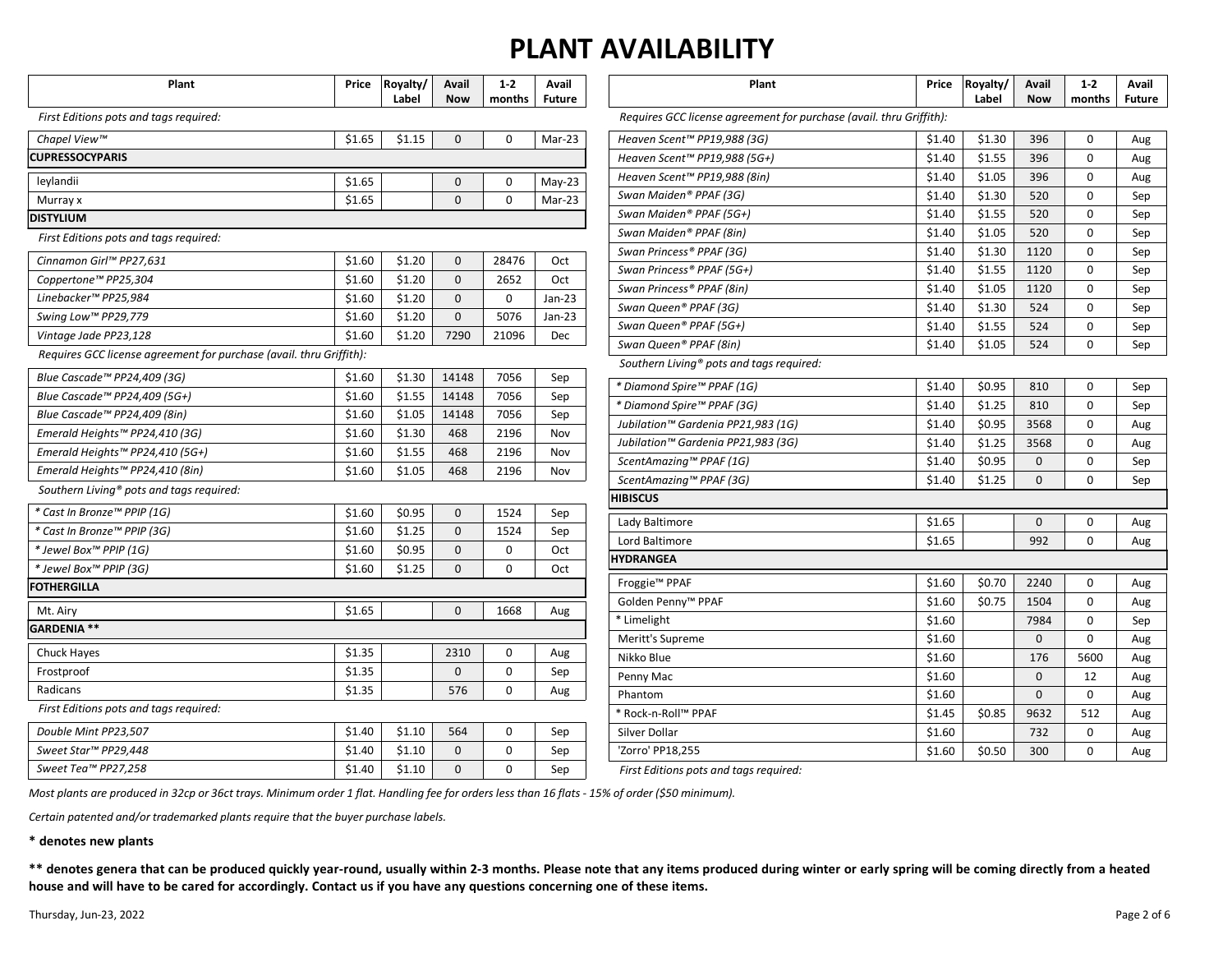| Plant                                                               | Price  | Royalty/<br>Label | Avail<br><b>Now</b> | $1 - 2$<br>months | Avail<br><b>Future</b> |
|---------------------------------------------------------------------|--------|-------------------|---------------------|-------------------|------------------------|
| * Berry White® PP28,509                                             | \$1.60 | \$1.60            | 1984                | 0                 | Aug                    |
| * Little Hottie™ PP32,549                                           | \$1.60 | \$1.60            | 7088                | 0                 | Sep                    |
| Strawberry Sundae® PP25,438                                         | \$1.60 | \$1.60            | 8188                | $\Omega$          | Sep                    |
| Vanilla Strawberry™ PP20,670                                        | \$1.60 | \$1.60            | 1024                | 0                 | Aug                    |
| Must be a licensed Endless Summer Network Growers to purchase:      |        |                   |                     |                   |                        |
| * Pop Star™ PP33,703                                                | \$1.60 | \$1.90            | 3572                | 0                 | Aug                    |
| Must be a licensed Endless Summer Network Growers to purchase::     |        |                   |                     |                   |                        |
| Summer Crush™ PP30,359                                              | \$1.60 |                   | 160                 | 0                 | Sep                    |
| Requires GCC license agreement for purchase (avail. thru Griffith): |        |                   |                     |                   |                        |
| Baby Lace™ PP23,387 (3G)                                            | \$1.60 | \$1.30            | 0                   | 0                 | Aug                    |
| Baby Lace™ PP23,387 (5G+)                                           | \$1.60 | \$1.55            | $\Omega$            | $\Omega$          | Aug                    |
| Baby Lace™ PP23,387 (8in)                                           | \$1.60 | \$1.05            | 0                   | 0                 | Aug                    |
| 'Lady in Red' PP15,175 (3G)                                         | \$1.60 | \$0.95            | 0                   | 0                 | Aug                    |
| 'Lady in Red' PP15,175 (5G+)                                        | \$1.60 | \$0.95            | 0                   | 0                 | Aug                    |
| 'Lady in Red' PP15,175 (8in)                                        | \$1.60 | \$0.95            | 0                   | 0                 | Aug                    |
| Southern Living <sup>®</sup> pots and tags required:                |        |                   |                     |                   |                        |
| White Wedding® PPAF (1G)                                            | \$1.60 | \$0.95            | 3744                | 0                 | Aug                    |
| White Wedding® PPAF (3G)                                            | \$1.60 | \$1.25            | 3744                | $\Omega$          | Aug                    |
| <b>HYPERICUM</b>                                                    |        |                   |                     |                   |                        |
| Sunburst                                                            | \$1.40 |                   | 0                   | 1028              | Aug                    |
| First Editions pots and tags required:                              |        |                   |                     |                   |                        |
| Cobalt-n-Gold™ PP25,318                                             | \$1.40 | \$1.25            | 0                   | 0                 | Aug                    |
| <b>ILEX</b>                                                         |        |                   |                     |                   |                        |
| Apollo                                                              | \$1.55 |                   | 1824                | 936               | Aug                    |
| Hoogendorn                                                          | \$1.35 |                   | 0                   | 3346              | Oct                    |
| Nigra                                                               | \$1.40 |                   | $\Omega$            | 0                 | $Jan-23$               |
| Raspberry Flash™                                                    | \$1.35 | \$1.00            | 1984                | 0                 | Nov                    |
| <b>Red Sprite</b>                                                   | \$1.55 |                   | 0                   | 256               | Aug                    |
| Shamrock                                                            | \$1.40 |                   | 0                   | 0                 | Dec                    |
| <b>Sky Pencil</b>                                                   | \$1.40 |                   | 0                   | 0                 | Sep                    |
| Soft Touch                                                          | \$1.40 |                   | 0                   | 0                 | Nov                    |
| Southern Gentleman                                                  | \$1.55 |                   | 0                   | 1944              | Aug                    |
| Sparkleberry                                                        | \$1.55 |                   | 0                   | 0                 | Aug                    |
| <b>Steeds</b>                                                       | \$1.35 |                   | 0                   | 0                 | Apr-23                 |

| Plant                                                               | Price  | Royalty/<br>Label | Avail<br>Now | $1 - 2$<br>months | Avail<br><b>Future</b> |
|---------------------------------------------------------------------|--------|-------------------|--------------|-------------------|------------------------|
| Winter Red <sup>®</sup>                                             | \$1.55 |                   | $\mathbf 0$  | 1266              | Oct                    |
| First Editions pots and tags required:                              |        |                   |              |                   |                        |
| Chubby Hubby™ PP32,035                                              | \$1.35 | \$1.25            | 3180         | 0                 | Oct                    |
| Straight & Narrow™ PP29,578                                         | \$1.35 | \$1.25            | 2664         | 0                 | Oct                    |
| Requires GCC license agreement for purchase (avail. thru Griffith): |        |                   |              |                   |                        |
| Arrow Point™ PPAF (3G)                                              | \$1.55 | \$1.55            | 2564         | 0                 | Oct                    |
| Arrow Point™ PPAF (5G+)                                             | \$1.55 | \$1.80            | 2564         | 0                 | Oct                    |
| Arrow Point™ PPAF (8in)                                             | \$1.55 | \$1.30            | 2564         | 0                 | Oct                    |
| Jade Lance™ PPAF (3G)                                               | \$1.55 | \$1.30            | 1596         | 0                 | Sep                    |
| Jade Lance™ PPAF (5G+)                                              | \$1.55 | \$1.55            | 1596         | 0                 | Sep                    |
| Jade Lance™ PPAF (8in)                                              | \$1.55 | \$1.05            | 1596         | 0                 | Sep                    |
| Southern Living® pots and tags required:                            |        |                   |              |                   |                        |
| Golden Oakland™ PPIP (1G)                                           | \$1.35 | \$1.25            | $\mathbf 0$  | 0                 | Oct                    |
| Golden Oakland™ PPIP (3G)                                           | \$1.35 | \$1.25            | 0            | 0                 | Oct                    |
| LLICIUM                                                             |        |                   |              |                   |                        |
| Florida Sunshine                                                    | \$1.55 |                   | 992          | 0                 | Oct                    |
| First Editions pots and tags required:                              |        |                   |              |                   |                        |
| BananAppeal® PP28,887                                               | \$1.55 | \$1.25            | 540          | 1044              | Oct                    |
| Southern Living® pots and tags required:                            |        |                   |              |                   |                        |
| Miss Scarlet™ PPAF (1G)                                             | \$1.75 | \$0.95            | 288          | 0                 | Jan-23                 |
| Miss Scarlet™ PPAF (3G)                                             | \$1.75 | \$1.25            | 288          | 0                 | Jan-23                 |
| <b>ITEA</b>                                                         |        |                   |              |                   |                        |
| Henry's Garnet                                                      | \$1.35 |                   | $\mathbf{0}$ | 0                 | Aug                    |
| First Editions pots and tags required:                              |        |                   |              |                   |                        |
| Love Child® PP31,318                                                | \$1.35 | \$1.25            | 972          | 288               | Aug                    |
| <b>ASMINUM **</b>                                                   |        |                   |              |                   |                        |
| nudiflorum                                                          | \$1.35 |                   | 848          | 0                 | Aug                    |
| <b>UNIPERUS</b>                                                     |        |                   |              |                   |                        |
| All Gold                                                            | \$1.40 |                   | 0            | 0                 | Mar-23                 |
| AGERSTROEMIA **                                                     |        |                   |              |                   |                        |
| Catawba                                                             | \$1.10 |                   | 2528         | 736               | Aug                    |
| Dynamite® PP10,296                                                  | \$1.30 | \$0.65            | 6960         | 0                 | Aug                    |
| Muskogee                                                            | \$1.10 |                   | 1400         | 0                 | Aug                    |

*Most plants are produced in 32cp or 36ct trays. Minimum order 1 flat. Handling fee for orders less than 16 flats - 15% of order (\$50 minimum).*

*Certain patented and/or trademarked plants require that the buyer purchase labels.*

**\* denotes new plants**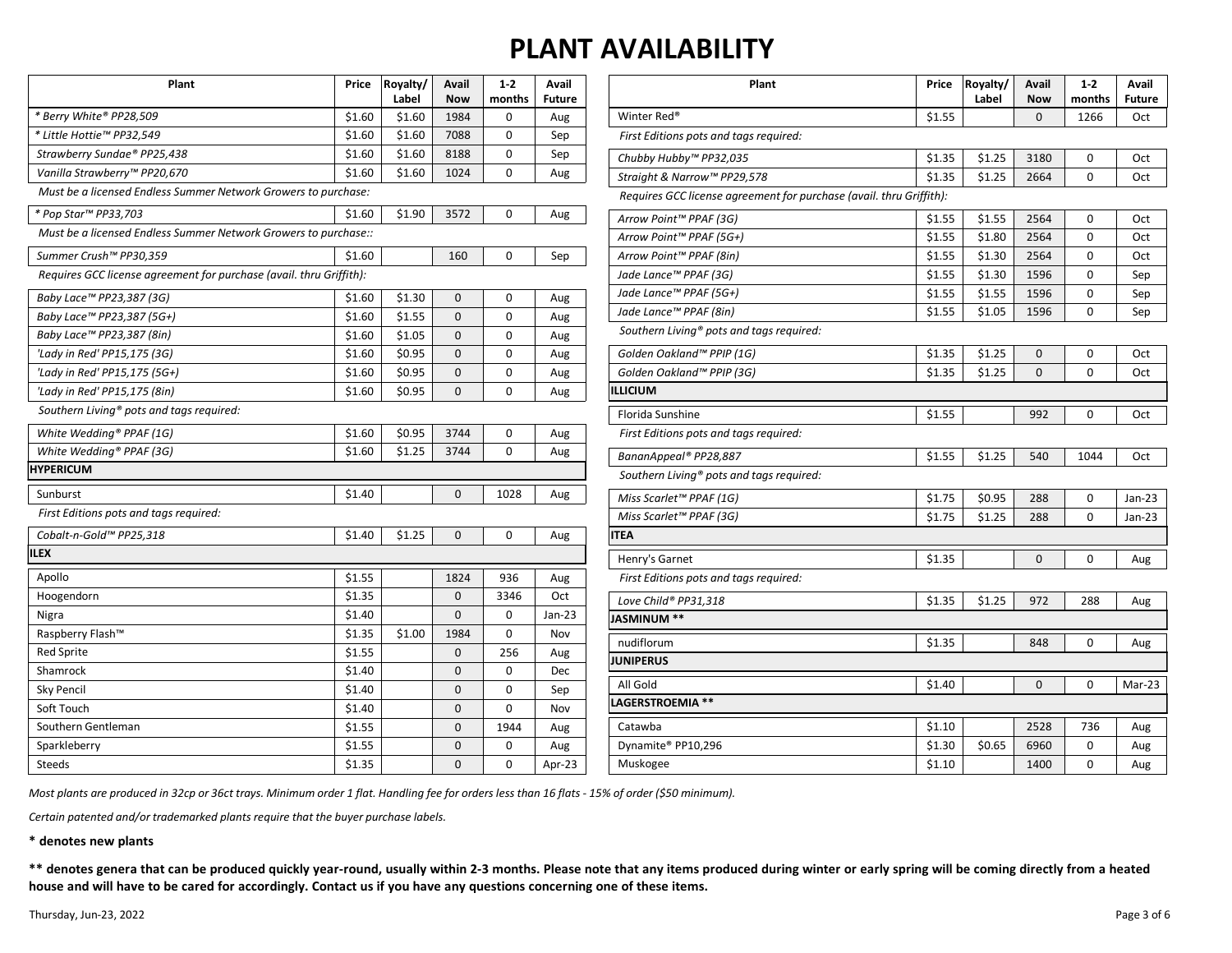| Plant                                                               | Price  | Royalty/<br>Label | Avail<br><b>Now</b> | $1 - 2$<br>months | Avail<br><b>Future</b> |
|---------------------------------------------------------------------|--------|-------------------|---------------------|-------------------|------------------------|
| Natchez                                                             | \$1.10 |                   | 5120                | 0                 | Aug                    |
| Pink Velour® PP10,319                                               | \$1.30 | \$0.65            | 5560                | 0                 | Aug                    |
| Pocomoke                                                            | \$1.10 |                   | 3420                | 1944              | Aug                    |
| Red Rocket® PP11,342                                                | \$1.30 | \$0.65            | 4544                | 1404              | Aug                    |
| Sioux                                                               | \$1.10 |                   | 544                 | 0                 | Aug                    |
| Tonto                                                               | \$1.10 |                   | 4401                | 0                 | Aug                    |
| Tuscarora                                                           | \$1.10 |                   | 8352                | 0                 | Aug                    |
| First Editions pots and tags required:                              |        |                   |                     |                   |                        |
| Coral Magic™ PP23,922                                               | \$1.35 | \$1.30            | 2808                | 0                 | Aug                    |
| Lunar Magic™ PP30,360                                               | \$1.35 | \$1.30            | 2144                | 0                 | Aug                    |
| Moonlight Magic™ PP25,478                                           | \$1.35 | \$1.30            | 4356                | 0                 | Aug                    |
| Plum Magic™ PP25,318                                                | \$1.35 | \$1.30            | 736                 | 1008              | Jul                    |
| Purple Magic™ PP23,906                                              | \$1.35 | \$1.30            | $\mathbf{0}$        | 0                 | Aug                    |
| Ruffled Red Magic™ PP27,303                                         | \$1.35 | \$1.30            | 672                 | 2304              | Aug                    |
| Sunset Magic™ PP29,325                                              | \$1.35 | \$1.30            | 0                   | 0                 | Aug                    |
| Requires GCC license agreement for purchase (avail. thru Griffith): |        |                   |                     |                   |                        |
| Berry Dazzle® PP22,1611 (3G)                                        | \$1.35 | \$1.30            | $\mathbf{0}$        | 5760              | Aug                    |
| Berry Dazzle® PP22,1611 (5G+)                                       | \$1.35 | \$1.55            | $\mathbf 0$         | 5760              | Aug                    |
| Berry Dazzle® PP22,1611 (8in)                                       | \$1.35 | \$1.05            | $\mathbf 0$         | 5760              | Aug                    |
| Cherry Dazzle® PP16,917 (3G)                                        | \$1.35 | \$1.30            | 4330                | 0                 | Jul                    |
| Cherry Dazzle® PP16,917 (5G+)                                       | \$1.35 | \$1.55            | 4330                | 0                 | Jul                    |
| Cherry Dazzle® PP16,917 (8in)                                       | \$1.35 | \$1.05            | 4330                | 0                 | Jul                    |
| Dazzle® Me Pink PP17,411 (3G)                                       | \$1.35 | \$1.30            | 720                 | 3636              | Aug                    |
| Dazzle® Me Pink PP17,411 (5G+)                                      | \$1.35 | \$1.55            | 720                 | 3636              | Aug                    |
| Dazzle® Me Pink PP17,411 (8in)                                      | \$1.35 | \$1.05            | 720                 | 3636              | Aug                    |
| Diamond Dazzle® PP23,168 (3G)                                       | \$1.35 | \$1.30            | $\mathbf{0}$        | 2880              | Aug                    |
| Diamond Dazzle® PP23,168 (5G+)                                      | \$1.35 | \$1.55            | $\mathbf 0$         | 2880              | Aug                    |
| Diamond Dazzle® PP23,168 (8in)                                      | \$1.35 | \$1.05            | $\bf 0$             | 2880              | Aug                    |
| Pink Pig™ PP23,499 (3G)                                             | \$1.35 | \$1.30            | 0                   | 2492              | Aug                    |
| Pink Pig™ PP23,499 (5G+)                                            | \$1.35 | \$1.55            | 0                   | 2492              | Aug                    |
| Pink Pig™ PP23,499 (8in)                                            | \$1.35 | \$1.05            | $\bf 0$             | 2492              | Aug                    |
| Purple Cow™ PP23,560 (3G)                                           | \$1.35 | \$1.30            | 9952                | 0                 | Jul                    |
| Purple Cow™ PP23,560 (5G+)                                          | \$1.35 | \$1.55            | 9952                | 0                 | Jul                    |
| Purple Cow™ PP23,560 (8in)                                          | \$1.35 | \$1.05            | 9952                | 0                 | Jul                    |
| Red Rooster® PP23,178 (3G)                                          | \$1.35 | \$1.30            | 0                   | 1904              | Aug                    |

| Plant                                                               | Price  | Royalty/<br>Label | Avail<br><b>Now</b> | $1 - 2$<br>months | Avail<br><b>Future</b> |
|---------------------------------------------------------------------|--------|-------------------|---------------------|-------------------|------------------------|
| Red Rooster® PP23,178 (5G+)                                         | \$1.35 | \$1.55            | 0                   | 1904              | Aug                    |
| Red Rooster® PP23,178 (8in)                                         | \$1.35 | \$1.05            | 0                   | 1904              | Aug                    |
| Strawberry Dazzle® PP23,071 (3G)                                    | \$1.35 | \$1.30            | 324                 | 0                 | Jul                    |
| Strawberry Dazzle® PP23,071 (5G+)                                   | \$1.35 | \$1.55            | 324                 | 0                 | Jul                    |
| Strawberry Dazzle® PP23,071 (8in)                                   | \$1.35 | \$1.05            | 324                 | 0                 | Jul                    |
| LIGUSTRUM **                                                        |        |                   |                     |                   |                        |
| Coriaceum                                                           | \$1.35 |                   | 400                 | 0                 | Oct                    |
| Recurvifolium                                                       | \$1.35 |                   | 3996                | 0                 | Aug                    |
| <b>Swift Creek</b>                                                  | \$1.35 |                   | 0                   | 106               | Sep                    |
| Southern Living® pots and tags required:                            |        |                   |                     |                   |                        |
| 'Sunshine' Ligustrum PP20,379 (1G)                                  | \$1.35 | \$0.95            | 3952                | 1656              | Aug                    |
| 'Sunshine' Ligustrum PP20,379 (3G)                                  | \$1.35 | \$1.25            | 3952                | 1656              | Aug                    |
| LOROPETALUM **                                                      |        |                   |                     |                   |                        |
| Daruma                                                              | \$1.65 |                   | 0                   | 2970              | Nov                    |
| Ruby                                                                | \$1.65 |                   | 4116                | 5040              | Oct                    |
| First Editions pots and tags required:                              |        |                   |                     |                   |                        |
| Crimson Fire™ PP25,534                                              | \$1.75 | \$1.30            | $\mathbf 0$         | 0                 | Nov                    |
| Requires GCC license agreement for purchase (avail. thru Griffith): |        |                   |                     |                   |                        |
| Ever Red® (3G)                                                      | \$1.75 | \$1.30            | 3488                | 2012              | Nov                    |
| Ever Red® (5G+)                                                     | \$1.75 | \$1.55            | 3488                | 2012              | Nov                    |
| Ever Red® (8in)                                                     | \$1.75 | \$1.05            | 3488                | 2012              | Nov                    |
| Southern Living® pots and tags required:                            |        |                   |                     |                   |                        |
| Purple Daydream® PP25,471 (1G)                                      | \$1.75 | \$1.55            | 0                   | 3616              | Oct                    |
| Purple Daydream® PP25,471 (3G)                                      | \$1.75 | \$1.80            | 0                   | 3616              | Oct                    |
| <b>MAGNOLIA</b>                                                     |        |                   |                     |                   |                        |
| <b>Betty</b>                                                        | \$1.65 |                   | 0                   | 3840              | Aug                    |
| Jane                                                                | \$1.65 |                   | 0                   | 4384              | Aug                    |
| Royal Star                                                          | \$1.65 |                   | 0                   | 2112              | Sep                    |
| First Editions pots and tags required:                              |        |                   |                     |                   |                        |
| Centennial Blush™ PP22,248                                          | \$1.65 | \$1.70            | 0                   | 0                 | Sep                    |
| <b>MAHONIA</b>                                                      |        |                   |                     |                   |                        |
| Southern Living <sup>®</sup> pots and tags required:                |        |                   |                     |                   |                        |
| Marvel PP27,425 (1G)                                                | \$2.00 | \$1.25            | 212                 | 0                 | Sep                    |

*Marvel PP27,425 (3G)* 62.00 \$1.50 212 0 Sep

*Most plants are produced in 32cp or 36ct trays. Minimum order 1 flat. Handling fee for orders less than 16 flats - 15% of order (\$50 minimum).*

*Certain patented and/or trademarked plants require that the buyer purchase labels.*

**\* denotes new plants**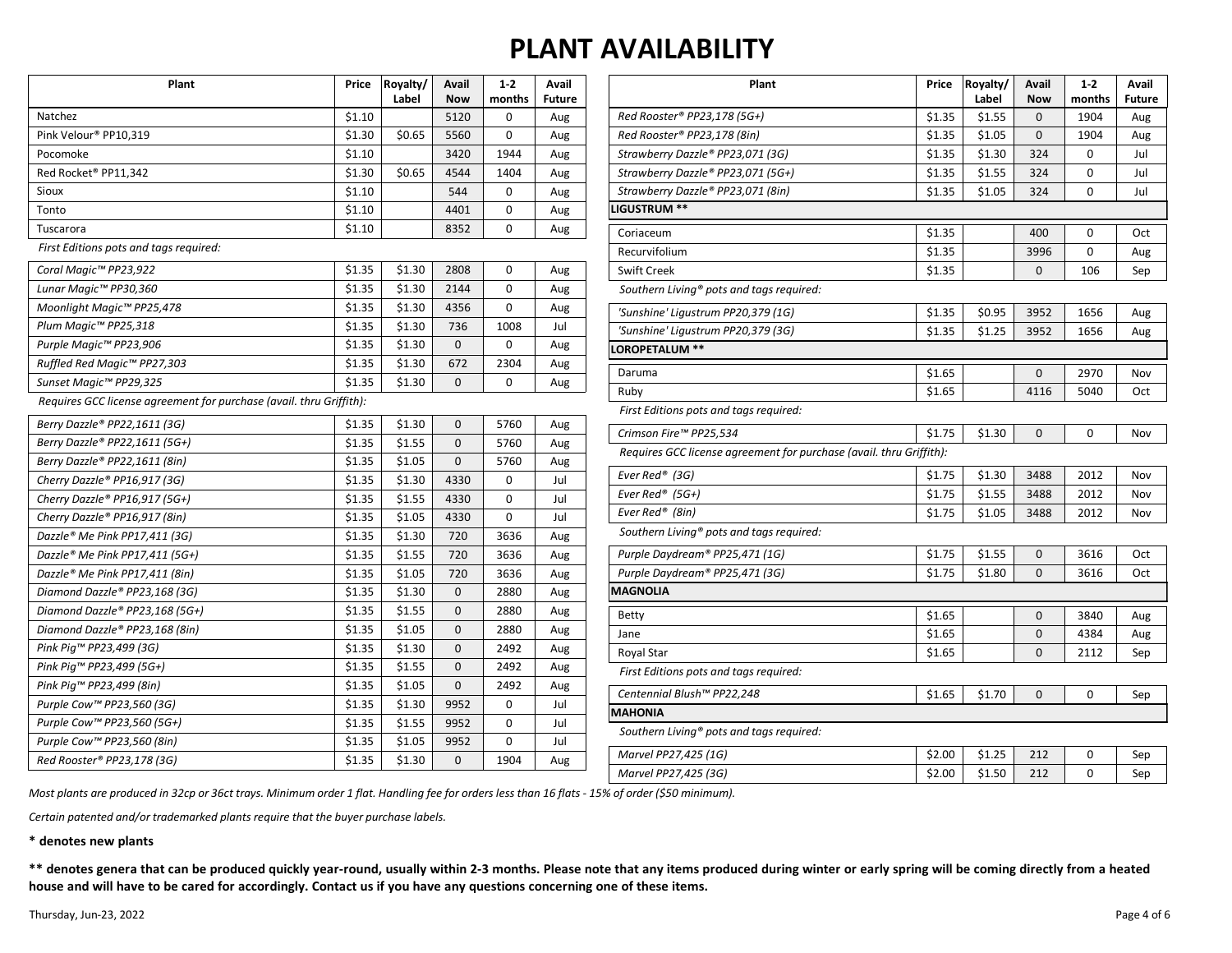| Plant                                  | Price  | Royalty/<br>Label | <b>Avail</b><br><b>Now</b> | $1 - 2$<br>months | Avail<br><b>Future</b> | Plant                                                               | Price  | Royalty/<br>Label | Avail<br><b>Now</b> | $1-2$<br>months | Avail<br><b>Future</b> |
|----------------------------------------|--------|-------------------|----------------------------|-------------------|------------------------|---------------------------------------------------------------------|--------|-------------------|---------------------|-----------------|------------------------|
| Soft Caress PP20,183 (1G)              | \$1.80 | \$1.25            | $\mathbf{0}$               | 0                 | Sep                    | Requires GCC license agreement for purchase (avail. thru Griffith): |        |                   |                     |                 |                        |
| Soft Caress PP20,183 (3G)              | \$1.80 | \$1.50            | 0                          | 0                 | Sep                    | * Sprinkle of Sugar™ PPAF (1G)                                      | \$1.35 | \$1.05            | 1404                | 720             | Aug                    |
| <b>OSMANTHUS</b>                       |        |                   |                            |                   |                        | * Sprinkle of Sugar™ PPAF (3G)                                      | \$1.35 | \$1.30            | 1404                | 720             | Aug                    |
| Goshiki                                | \$1.75 |                   | $\mathbf{0}$               | $\mathbf 0$       | $May-23$               | * Sprinkle of Sugar™ PPAF (5G+)                                     | \$1.35 | \$1.55            | 1404                | 720             | Aug                    |
| <b>RHODODENDRON</b>                    |        |                   |                            |                   |                        | * Strawberry Frosted™ PPAF (1G)                                     | \$1.35 | \$1.05            | 992                 | 612             | Aug                    |
| Encore® pots and tags required:        |        |                   |                            |                   |                        | * Strawberry Frosted™ PPAF (3G)                                     | \$1.35 | \$1.30            | 992                 | 612             | Aug                    |
| Encore® Az. Autumn Embers™ PP10,581    | \$1.10 | \$1.85            | $\mathbf{0}$               | $\mathbf 0$       | Sep                    | * Strawberry Frosted <sup>™</sup> PPAF (5G+)                        | \$1.35 | \$1.55            | 992                 | 612             | Aug                    |
| Encore® Az. Autumn Empress™ PP12,109   | \$1.10 | \$1.85            | 1632                       | 1920              | Sep                    | <b>SYRINGA</b>                                                      |        |                   |                     |                 |                        |
| Encore® Az. Autumn Amethyst™ PP10,567  | \$1.10 | \$1.85            | $\mathbf{0}$               | $\mathbf 0$       | Sep                    | <b>Red Pixie</b>                                                    | \$1.65 |                   | $\mathbf 0$         | $\mathbf 0$     | Sep                    |
| Encore® Az. Autumn Angel™ PP15,227     | \$1.10 | \$1.85            | 0                          | $\mathbf 0$       | Sep                    | <b>THUJA</b>                                                        |        |                   |                     |                 |                        |
| Encore® Az. Autumn Bonfire™ PPIP       | \$1.10 | \$1.85            | $\mathbf{0}$               | 4480              | Sep                    | Degroot's Spire                                                     | \$1.65 |                   | $\mathbf 0$         | $\mathbf 0$     | Feb-23                 |
| Encore® Az. Autumn Carnation™ PP15,339 | \$1.10 | \$1.85            | 192                        | 2368              | Oct                    | <b>Emerald Green</b>                                                | \$1.65 |                   | $\mathbf 0$         | 0               | Apr-23                 |
| Encore® Az. Autumn Chiffon™ PP15,862   | \$1.10 | \$1.85            | 544                        | $\mathbf 0$       | Oct                    | Golden Globe                                                        | \$1.65 |                   | $\mathbf 0$         | $\mathbf 0$     | Mar-23                 |
| Encore® Az. Autumn Coral™ PP10,568     | \$1.10 | \$1.85            | 0                          | 0                 | Sep                    | <b>Green Giant</b>                                                  | \$1.65 |                   | $\mathbf 0$         | 0               | Feb-23                 |
| Encore® Az. Autumn Fire™ PPAF          | \$1.10 | \$1.85            | $\Omega$                   | 32                | Sep                    | Green Splendor                                                      | \$1.65 |                   | $\Omega$            | $\Omega$        | Apr-23                 |
| Encore® Az. Autumn Ivory™ PP25,046     | \$1.10 | \$1.85            | $\mathbf{0}$               | $\mathbf 0$       | Sep                    | First Editions pots and tags required:                              |        |                   |                     |                 |                        |
| Encore® Az. Autumn Lilac™ PP22,762     | \$1.10 | \$1.85            | $\mathbf{0}$               | $\mathsf 0$       | Aug                    | * Lemon Burst™ PPAF                                                 | \$1.65 | \$1.30            | $\mathbf 0$         | $\mathbf 0$     | Mar-23                 |
| Encore® Az. Autumn Lily™ PP25,073      | \$1.10 | \$1.85            | $\mathbf{0}$               | 3456              | Sep                    | * Planet Earth™ PPAF                                                | \$1.65 | \$1.30            | 1110                | 0               | Feb-23                 |
| * Encore® Az. Autumn Majesty™ PP29,770 | \$1.10 | \$1.85            | $\mathbf{0}$               | $\mathbf 0$       | Sep                    | * Tall Guy™ PPAF                                                    | \$1.65 | \$1.30            | $\Omega$            | 0               | Mar-23                 |
| Encore® Az. Autumn Royalty™ PP10,580   | \$1.10 | \$1.85            | 32                         | 3296              | Sep                    | <b>TRACHELOSPERMUM **</b>                                           |        |                   |                     |                 |                        |
| Encore® Az. Autumn Sunburst™ PP25,072  | \$1.10 | \$1.85            | 288                        | 3560              | Sep                    |                                                                     |        |                   |                     |                 |                        |
| Encore® Az. Autumn Sunset™ PP16,248    | \$1.10 | \$1.85            | $\mathbf 0$                | 640               | Sep                    | Snow-N-Summer <sup>™</sup>                                          | \$1.65 | \$0.45            | 2074                | $\mathbf 0$     | Aug                    |
| Encore® Az. Autumn Twist™ PP12,133     | \$1.10 | \$1.85            | 192                        | 1760              | Oct                    | <b>VIBURNUM</b>                                                     |        |                   |                     |                 |                        |
| <b>SALIX</b>                           |        |                   |                            |                   |                        | Chindo                                                              | \$1.50 |                   | 1024                | $\mathbf 0$     | Nov                    |
| Hakuro Nishiki                         | \$1.65 |                   | 1962                       | $\mathbf 0$       | Aug                    | Popcorn                                                             | \$1.50 |                   | $\mathbf 0$         | 1472            | Oct                    |
| <b>SARCOCOCCA</b>                      |        |                   |                            |                   |                        | <b>Spring Bouquet</b>                                               | \$1.50 |                   | $\Omega$            | $\Omega$        | Oct                    |
| hookeriana                             | \$1.65 |                   | 1800                       | $\mathbf 0$       | Sep                    | First Editions pots and tags required:                              |        |                   |                     |                 |                        |
| orientalis                             | \$1.65 |                   | 540                        | $\mathsf 0$       | Sep                    | Opening Day™ PP28,958                                               | \$1.50 | \$1.25            | 432                 | 2464            | Sep                    |
| confusa                                | \$1.65 |                   | 152                        | $\mathbf 0$       | Sep                    | Spring Lace™                                                        | \$1.50 | \$1.25            | 80                  | 2688            | Oct                    |
| <b>SPIRAEA**</b>                       |        |                   |                            |                   |                        | <b>VITEX</b>                                                        |        |                   |                     |                 |                        |
| Anthony Waterer                        | \$1.35 |                   | 720                        | 0                 | Aug                    | Shoal Creek                                                         | \$1.55 |                   | $\mathbf 0$         | 2328            | Aug                    |
| Goldmound                              | \$1.35 |                   | $\mathbf{0}$               | 1364              | Aug                    | First Editions pots and tags required:                              |        |                   |                     |                 |                        |
| Magic Carpet                           | \$1.35 |                   | 162                        | 1260              | Aug                    | Delta Blues™ PP25,914                                               | \$1.55 | \$1.45            | $\mathbf{0}$        | 0               | Aug                    |
| Neon Flash                             | \$1.35 |                   | 1404                       | 1332              | Aug                    | Flipside™ PP30,283                                                  | \$1.55 | \$1.60            | $\mathbf 0$         | 624             | Aug                    |
|                                        |        |                   |                            |                   |                        | Galactic Pink® PP30,852                                             | \$1.55 | \$1.45            | $\Omega$            | $\Omega$        | Oct                    |

*Most plants are produced in 32cp or 36ct trays. Minimum order 1 flat. Handling fee for orders less than 16 flats - 15% of order (\$50 minimum).*

*Certain patented and/or trademarked plants require that the buyer purchase labels.*

**\* denotes new plants**